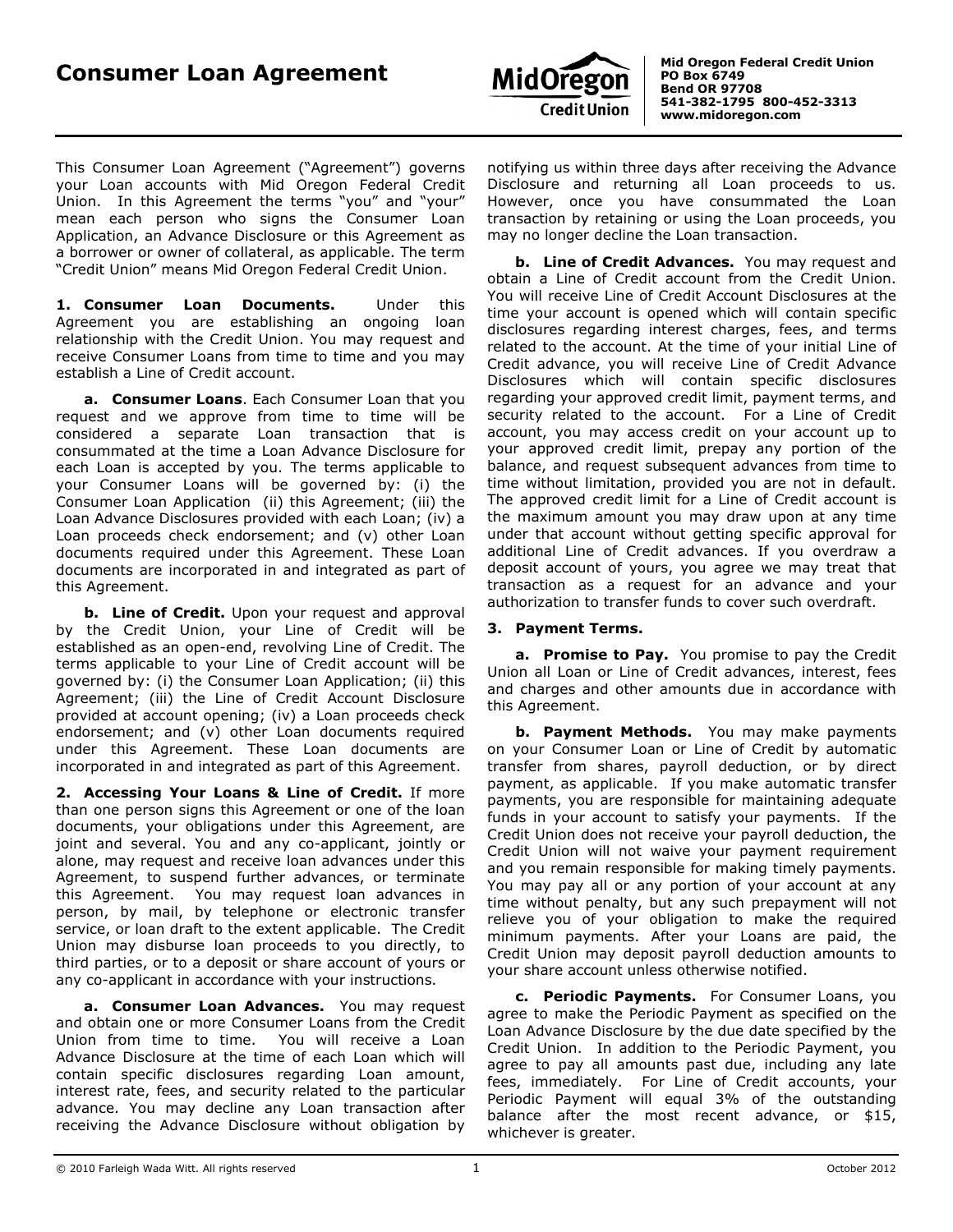**d. Crediting Payments.** Payments received at any office of the Credit Union prior to any posted transaction cutoff hours will be credited as of the day they are received and processed. Payments received after a transaction cutoff hour may not be credited until the next business day. All payments will be credited first to accrued interest, then to fees and charges, and finally to the outstanding principal balance of your Loan or Line of Credit.

## **4. Interest Charges.**

**a. When Interest Accrues.** Each Consumer Loan or Line of Credit advance will accrue interest beginning on the date the advance is posted to your account. Interest will continue to accrue on your account until the entire outstanding balance is paid in full. Loan advances deposited to a deposit account will be subject to interest from the date of deposit even if the funds are not withdrawn immediately.

**b. How to Determine Interest.** You will pay interest based on the unpaid principal balance of your Loan or Line of Credit. The unpaid principal balance is the outstanding account balance which remains unpaid at the close of business each day after all transactions for the day have been posted. The interest based on your unpaid principal balance is computed by multiplying that balance by a Periodic Rate and multiplying by the number of days since the last payment or credit. To get the Periodic Rate, we divide the interest rate by 365.

**c. Interest Rate.** The interest rate for each Loan will be set forth on the Loan Advance Disclosure. For Line of Credit accounts, the interest rate will be set forth on the Line of Credit Advance Disclosure. The Credit Union may change the rates it offers from time to time.

**5. Fees and Charges.** You agree to pay the fees and costs as set forth on the Loan Advance Disclosure provided with each Loan including any application fee. You agree to pay the fees and costs as set forth on the Line of Credit Account Disclosures.

**a. Late Fee.** If any Loan payment is 15 days past due, you agree to pay a late charge of 20% of the past due interest (Minimum \$15).

**b. Returned Payment Fee**. If any Loan payment is returned unpaid for any reason, you agree to pay a returned payment fee of \$25.

**c. Transfer Fee.** If we make an overdraft advance and transfer funds to a deposit account of yours, you agree to pay a \$5 transfer fee.

**d. Overlimit Fee.** If you initiate any transaction that causes your loan or line of credit balance to exceed your approved credit limit, you agree to pay a \$10 fee.

**e. Payment Modification Fee.** If you change the method by which you make payments from automatic payment to a different method, you agree to pay a \$ 50 fee.

**f. Collection Costs and Attorney Fees.** If you are in default under the terms of this Agreement, you agree to pay the Credit Union's costs in enforcing this Agreement and collecting any amounts you owe. The Credit Union's costs include, to the extent permitted by applicable law, reasonable attorney fees if the Credit Union hires an attorney, and legal expenses incurred whether or not a lawsuit is commenced, plus any court costs and all other reasonable sums allowed by law. Attorney fees and legal expenses include those related to bankruptcy proceedings (including efforts to modify or vacate any automatic stay), trials, appeals, and any anticipated post-judgment collection actions. You agree that all collection costs and attorney fees incurred by the Credit Union are secured in accordance with this Agreement.

**g. Voluntary Payment Protection.** We may offer Voluntary Payment Protection to you. Voluntary Payment Protection is not necessary to obtain credit. If you purchase Voluntary Payment Protection from us, you authorize us to add the fees monthly to your Loan balance and charge you interest to the entire balance. The rate used to determine the fees may change in the future. If the rate changes, we will provide any notices required by applicable law.

**6. Events of Default.** You will be in default if any of the following happen:

**a.** You fail to make any payment when due;

**b.** You break any promise you have made to the Credit Union in this or any agreement with the Credit Union;

**c.** Any other creditor or governmental agency tries to take any of the collateral, including a garnishment of your Credit Union shares;

**d.** The collateral is abandoned, lost, stolen, damaged, sold, borrowed against, levied upon, seized, or attached;

**e.** There is any material adverse change in your financial condition;

**f.** You or any guarantor die, become insolvent, make an assignment for the benefit of creditors, a receiver is appointed, or a petition for bankruptcy is commenced by or against you;

**g.** Any information or representation you make on any application or agreement with the Credit Union is not true; or

**h.** The Credit Union in good faith deems itself insecure.

**7. Credit Union Actions.** You agree the Credit Union may accept late payments and partial payments and can delay enforcing any of its rights under this Agreement without losing them. The Credit Union's waiver of its rights in one instance does not constitute a waiver of its rights in other instances, or waiver of any other default. You agree the Credit Union may permit a modification,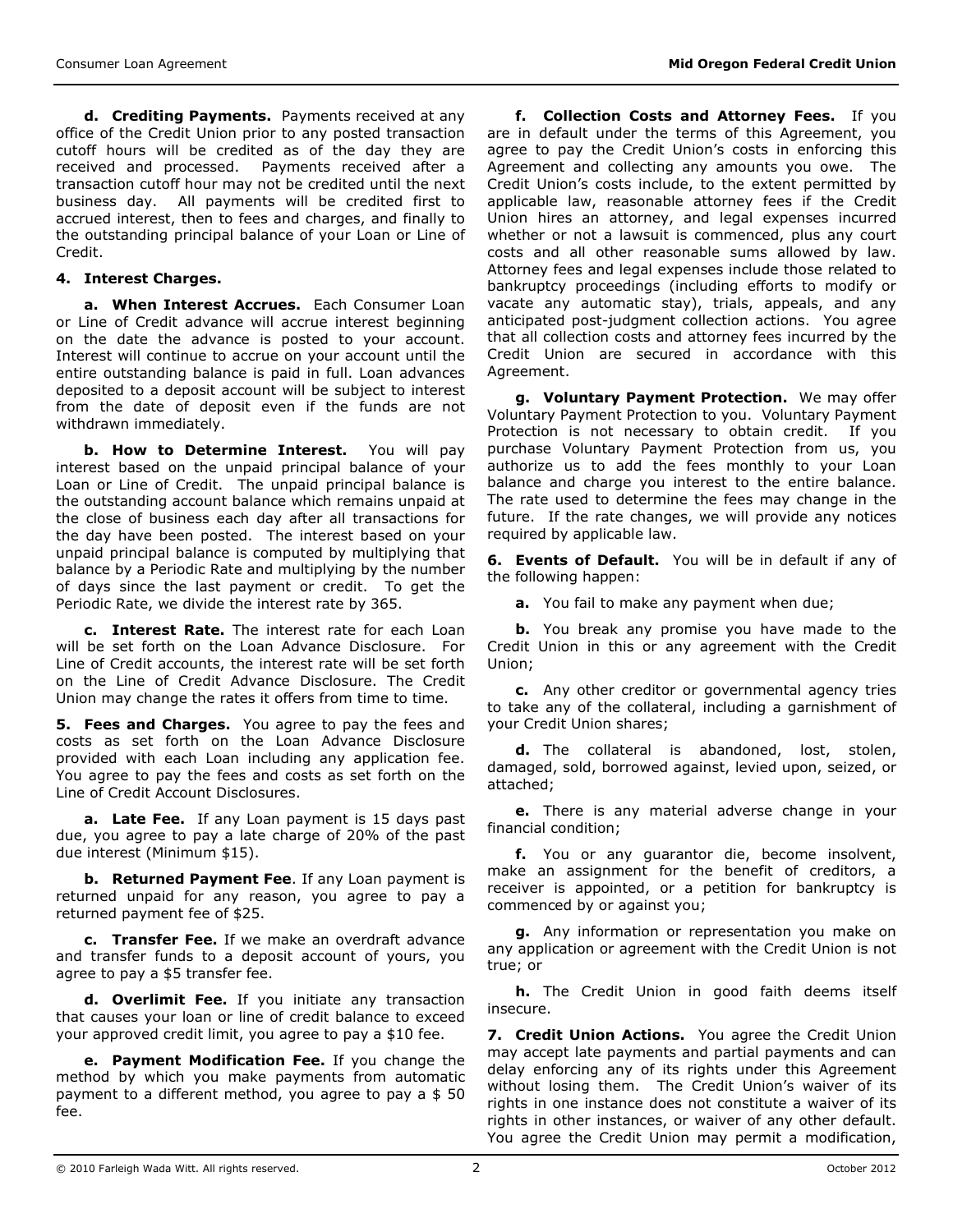extension, or renewal of any term under this Agreement, or release or substitute collateral or any other person obligated for repayment of this Agreement or any guaranty, and you will remain liable for repayment of your Loan or Line of Credit. The Credit Union may exercise any of its rights under the security agreement and applicable law. In addition, the Credit Union may take other actions as follows:

**a. Suspension of Line of Credit Advances.** The Credit Union may suspend your ability to draw upon a Line of Credit or use any access device or advance checks, without prior notice to you, under the following conditions: (i) you are in default under this Agreement or any other agreement with the Credit Union; (ii) any credit verification indicates adverse information; (iii) any time the Credit Union reasonably determines the value of the collateral has declined; or (iv) you request a suspension of this account.

**b. Acceleration of Loan Balance.** Upon default, you waive demand and any notice, including notice of intent to accelerate and notice of acceleration. The Credit Union may declare the entire balance of your Loans immediately due, without prior notice.

**c. Credit Union Lien/Security Interest.** To the extent permitted by applicable law and to the extent of your indebtedness to the Credit Union, the Credit Union has a statutory lien on all your shares, deposits, and accumulated dividends or interest in all of your accounts at the Credit Union. In addition, you grant the Credit Union a security interest in all shares, deposits, and accumulated dividends or interest in all your accounts at the Credit Union, individual or joint, (except Individual Retirement Accounts). In the event that you fail to make any payments due to the Credit Union pursuant to the terms of this or any other agreement with the Credit Union, you authorize the Credit Union to immediately exercise its lien and apply the balance in these accounts to pay any indebtedness to the Credit Union, without further notice to you.

**d. Credit Verification.** You agree to provide the Credit Union upon request at any time with current financial information, updated employment and credit information, or a new appraisal or valuation of collateral, as permitted by law. You understand that the Credit Union may record such information in its files and rely on it to make decisions about your account. You authorize the Credit Union at any time to release information to any credit bureau, merchant or other financial institution regarding the status and history of your account.

## **8. Security Agreement.**

**a. Security Interest.** You grant the Credit Union a security interest, under the Uniform Commercial Code in which the Credit Union is located, in all collateral described on any Loan Advance Disclosure or Line of Credit Account Disclosure received under this Agreement to secure your Loans and Line of Credit account under this Agreement and all your other obligations (except those secured by a dwelling or real property) to the Credit Union. Collateral granted under this Agreement covers your past liabilities to the Credit Union and any liabilities that may arise in the future, regardless of form. These include, but are not limited to, Loans for Consumer purposes, liability which is sole or joint, absolute or contingent, primary or secondary, purchase money or non-purchase money, and liability under promissory notes, credit cards, open accounts, or overdrafts (but not Loans secured by a dwelling or real property). The collateral includes accessions and additions installed in or affixed to the collateral and any proceeds of the collateral. All collateral securing this Loan will secure any extension, renewal, or modification of this Loan and all your other obligations.

**b. Maintenance.** You agree that collateral securing this Loan will be for personal use and will not be used as a dwelling. Except for our security interest, you own the collateral free and clear. You will not allow any other liens on the collateral, even if they are junior to ours. You agree to maintain the collateral in good working order and repair any damage that affects its value. Except for vehicles, you agree to keep the collateral at your address of record, unless we tell you that you can move it. If the collateral is a vehicle, you will keep it at your present address, except for routine use, and you will not do anything that requires registering the vehicle in another state. You may move the collateral to your new address only if you give the Credit Union the new address in advance. You agree the Credit Union may come upon your premises and inspect the collateral at any reasonable time without notice.

**c. Insurance.** You agree to keep the collateral insured with casualty and fire coverage satisfactory to the Credit Union, including an acceptable deductible. For vehicles, this means collision insurance and comprehensive insurance with a deductible amount acceptable to the Credit Union. You may provide this insurance through an existing policy or a new policy obtained from anyone you want that is acceptable to the Credit Union, and you agree to provide the Credit Union with proof of that coverage. You agree to name the Credit Union as loss payee. If you fail to pay any liens, buy or maintain insurance, or make repairs to the collateral, we may do so. You agree we may add any insurance or maintenance costs to the amount you owe under this Agreement and may adjust your monthly loan payments so the insurance premiums are paid under the original certificate term or as the Credit Union otherwise determines necessary to meet your obligations. The added amounts will bear interest at the rate charged under this Agreement. Insurance we purchase will cover only the Credit Union's interest in the collateral and will not be liability insurance. This security provision also secures those amounts. You understand that all benefits paid by insurance that you or the Credit Union purchases and any insurance refunds or rebates will be applied first to pay the Loan balance.